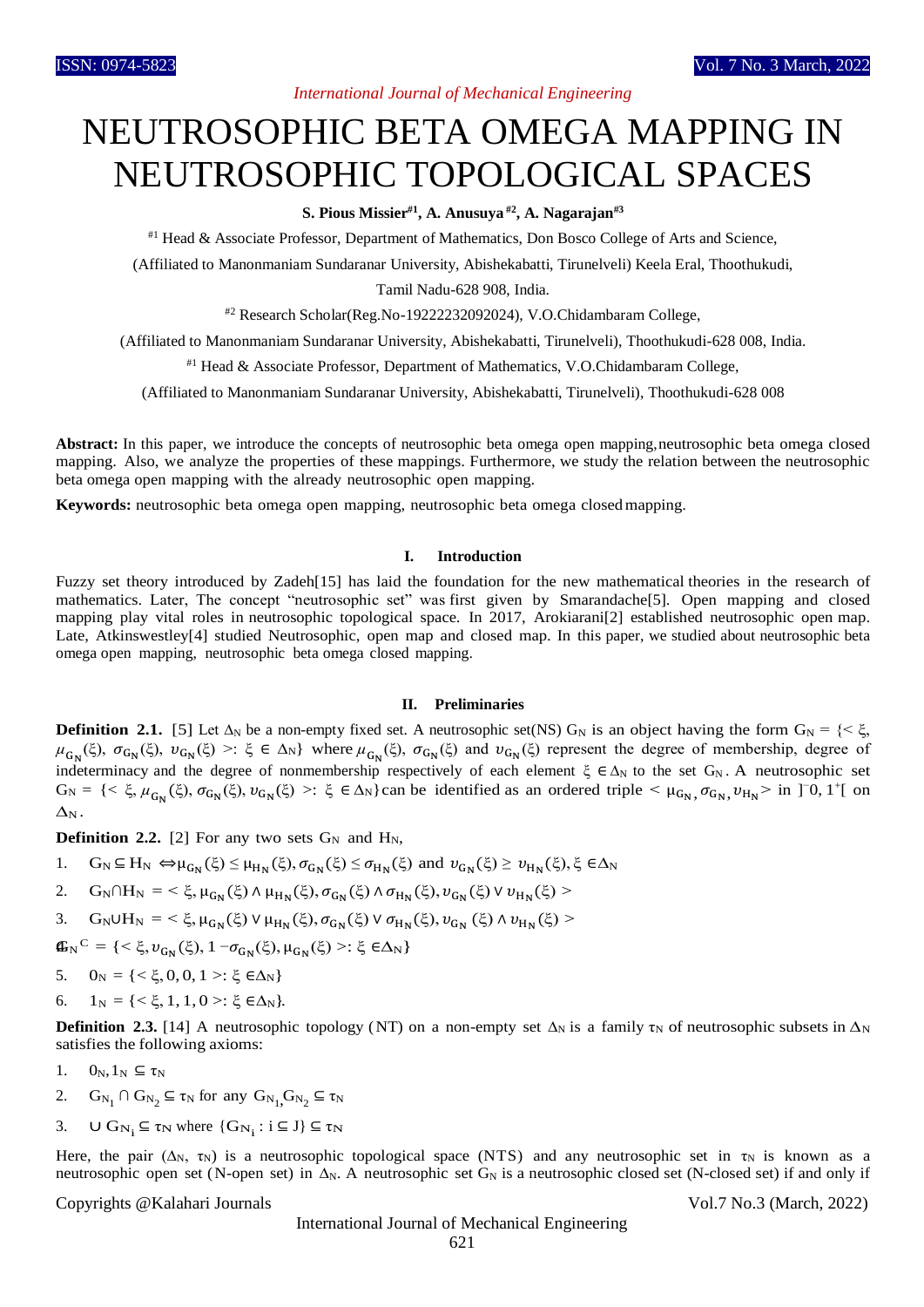its complement  $G_N^C$  is a neutrosophic open set in  $\Delta_N$ .

**Definition 2.4.** [2] A mapping f :  $(\Delta_N, \tau_N) \to (\Gamma_N, \sigma_N)$  is called neutrosophic open (N-open) if f(G<sub>N</sub>) is N-open set in ( $\Gamma_N$ ,  $\sigma_N$ ) for every N-open set  $G_N$  in ( $\Delta_N$ ,  $\tau_N$ ).

**Definition 2.5.** [12] A mapping f :  $(\Delta_N, \tau_N) \to (\Gamma_N, \sigma_N)$  is called neutrosophic beta open (Nβ-open) if f(G<sub>N</sub>) is Nβ-open set in  $(\Gamma_N, \sigma_N)$  for every N-open set  $G_N$  in  $(\Delta_N, \tau_N)$ .

**Definition 2.6.** [4] A mapping  $f : (\Delta_N, \tau_N) \to (\Gamma_N, \sigma_N)$  is called neutrosophic generalized star open (NG<sup>\*</sup>-open) if  $f(G_N)$ is NG<sup>\*</sup>-open set in  $(\Gamma_N, \sigma_N)$  for every N-open set  $G_N$  in  $(\Delta_N, \tau_N)$ .

**Definition 2.7.** [13] A mapping f :  $(\Delta_N, \tau_N) \to (\Gamma_N, \sigma_N)$  is called neutrosophic pre open (NP-open) if  $f(G_N)$  is NPopen set in  $(\Gamma_N, \sigma_N)$  for every N-open set  $G_N$  in  $(\Delta_N, \tau_N)$ .

**Definition 2.8.** [8] A mapping  $f : (\Delta_N, \tau_N) \to (\Gamma_N, \sigma_N)$  is called neutrosophic generalized open (NG-open) if  $f(G_N)$  is NG-open set in  $(\Gamma_N, \sigma_N)$  for every N-open set  $G_N$  in  $(\Delta_N, \tau_N)$ .

**Definition 2.9.** [10] A mapping  $f : (\Delta_N, \tau_N) \to (\Gamma_N, \sigma_N)$  is called neutrosophic closed (N-Closed) if  $f(G_N)$  is N-closed set in  $(\Gamma_N, \sigma_N)$  for every N-closed set  $G_N$  in  $(\Delta_N, \tau_N)$ .

f(G<sub>N</sub>) is NG<sup>\*</sup>-closed set in  $(\Gamma_N, \sigma_N)$  for every N-closed set G<sub>N</sub> in  $(\Delta_N, \pi_N)$ . **Definition 2.10.** [4] A mapping  $f: (\Delta_N, \tau_N) \to (\Gamma_N, \sigma_N)$  is called neutrosophic generalized star closed(NG<sup>\*</sup>-closed) if

**Definition 2.11.** [13] A mapping f :  $(\Delta_N, \tau_N) \to (\Gamma_N, \sigma_N)$  is called neutrosophic pre closed (NP-closed) if f(G<sub>N</sub>) is NPclosed set in  $(\Gamma_N, \sigma_N)$  for every N-closed set  $G_N$  in  $(\Delta_N, \tau_N)$ .

**Definition 2.12.** [8] A mapping f :  $(\Delta_N, \tau_N) \to (\Gamma_N, \sigma_N)$  is called neutrosophic generalized closed (NG-closed) if f(G<sub>N</sub>) is NG-closed set in  $(\Gamma_N, \sigma_N)$  for every N-closed set  $G_N$  in  $(\Delta_N, \tau_N)$ .

**Definition** 2.13. [11] A neutrosophic set G<sub>N</sub> of a neutrosophic topological space ( $\Delta_N$ ,  $\tau_N$ ) is called neutrosophic beta omega closed (Nβω-Closed) if  $\beta$ cl<sub>N</sub>(G<sub>N</sub>)  $\subseteq$  U<sub>N</sub> whenever ).G<sub>N</sub>  $\subseteq$  U<sub>N</sub> and U<sub>N</sub> is Nω-Open in ( $\Delta$ <sub>N</sub>,  $\tau$ <sub>N</sub>).

### **III. Neutrosophic Beta Omega Open Mapping**

**Definition 3.1.** A mapping  $f: (\Delta_N, \tau_N) \to (\Gamma_N, \sigma_N)$  is Nβω-open if image of every N-open set of  $(\Delta_N, \tau_N)$  is Nβωopen set in  $(\Gamma_N, \sigma_N)$ .

**Example 3.1.** Let  $\Delta_N = {\lambda_1, \lambda_2, \lambda_3}$ ,  $\Gamma_N = {\delta_1, \delta_2, \delta_3}$ ,  $\tau_N = {\{0_N, G_N, 1_N\}}$  and  $\sigma_N = {\{0_N, H_N, 1_N\}}$  where  $G_N = \{0_N, H_N, H_N\}$ ξ, $\left(\frac{\lambda_1}{\alpha}\right)$  $\frac{\lambda_1}{0.7}, \frac{\lambda_2}{0.7}$  $\frac{\lambda_2}{0.7}, \frac{\lambda_3}{0.6}$  $\left(\frac{\lambda_3}{0.6}\right)$  ,  $\left(\frac{\lambda_1}{0.5}\right)$  $\frac{\lambda_1}{0.7}, \frac{\lambda_2}{0.6}$  $\frac{\lambda_2}{0.6}$ ,  $\frac{\lambda_3}{0.5}$  $\left(\frac{\lambda_3}{0.7}\right)$  ,  $\left(\frac{\lambda_1}{0.3}\right)$  $\frac{\lambda_1}{0.3}, \frac{\lambda_2}{0.2}$  $\frac{\lambda_2}{0.2}, \frac{\lambda_3}{0.3}$  $\frac{\lambda_3}{0.3}$  > and H<sub>N</sub> = <  $\xi$ ,  $\left(\frac{\delta_1}{0.5}\right)$  $\frac{\delta_1}{0.7}, \frac{\delta_2}{0.7}$  $\frac{\delta_2}{0.7}, \frac{\delta_3}{0.8}$  $\left(\frac{\delta_3}{0.8}\right)$  ,  $\left(\frac{\delta_1}{0.6}\right)$  $\frac{\delta_1}{0.6}$ ,  $\frac{\delta_2}{0.5}$  $\frac{\delta_2}{0.5}$ ,  $\frac{\delta_3}{0.6}$  $\left(\frac{\delta_3}{0.6}\right)$ ,  $\left(\frac{\delta_1}{0.4}\right)$  $\frac{\delta_1}{0.4}, \frac{\delta_2}{0.3}$  $\frac{\delta_2}{0.3}, \frac{\delta_3}{0.4}$  $\left(\frac{\delta_3}{0.4}\right)$ >. Then  $\tau_N$  and  $\sigma_N$ are NTs. Define a mapping  $f : (\Delta_N, \tau_N) \to (\Gamma_N, \sigma_N)$  by  $f(\lambda_1) = \delta_1, f(\lambda_2) = \delta_2$  and  $f(\lambda_3) = \delta_3$ . Then f is a Nβωopen mapping.

**Theorem 3.1.** Every N-open mapping is Nβω-open but the converse may not be true.

**Proof.** Let  $f: (\Delta_N, \tau_N) \to (\Gamma_N, \phi_N)$  be any N-open mapping. Let  $U_N$  be a N–open set in  $(\Delta_N, \tau_N)$ . Then  $f(U_N)$  is N-open, since f is N-open. This implies  $f(U_N)$  is N $\beta\omega$ -open. Hence f is a N $\beta\omega$ -open mapping.

**Example 3.2.** Let  $\Delta_N = {\lambda_1, \lambda_2, \lambda_3}$ ,  $\Gamma_N = {\delta_1, \delta_2, \delta_3}$ ,  $\tau_N = {\{0_N, G_N, 1_N\}}$  and  $\sigma_N = {\{0_N, H_N, 1_N\}}$  where  $G_N = \{0_N, H_N, 1_N\}$ ξ, $\left(\frac{\lambda_1}{\alpha_2}\right)$  $\frac{\lambda_1}{0.6}, \frac{\lambda_2}{0.5}$  $\frac{\lambda_2}{0.7}, \frac{\lambda_3}{0.6}$  $\left(\frac{\lambda_3}{0.6}\right)$  ,  $\left(\frac{\lambda_1}{0.5}\right)$  $\frac{\lambda_1}{0.7}, \frac{\lambda_2}{0.6}$  $\frac{\lambda_2}{0.6}$ ,  $\frac{\lambda_3}{0.5}$  $\left(\frac{\lambda_3}{0.7}\right)$  ,  $\left(\frac{\lambda_1}{0.3}\right)$  $\frac{\lambda_1}{0.3}, \frac{\lambda_2}{0.2}$  $\frac{\lambda_2}{0.2}$ ,  $\frac{\lambda_3}{0.3}$  $\frac{\lambda_3}{0.3}$  > and H<sub>N</sub> = <  $\xi$ ,  $\left(\frac{\delta_1}{0.8}\right)$  $\frac{\delta_1}{0.8}, \frac{\delta_2}{0.5}$  $\frac{\delta_2}{0.7}, \frac{\delta_3}{0.8}$  $\left(\frac{\delta_3}{0.8}\right)$  ,  $\left(\frac{\delta_1}{0.6}\right)$  $\frac{\delta_1}{0.6}, \frac{\delta_2}{0.5}$  $\frac{\delta_2}{0.5}$ ,  $\frac{\delta_3}{0.6}$  $\left(\frac{\delta_3}{0.6}\right)$ ,  $\left(\frac{\delta_1}{0.4}\right)$  $\frac{\delta_1}{0.4}, \frac{\delta_2}{0.3}$  $\frac{\delta_2}{0.3}, \frac{\delta_3}{0.4}$  $\left(\frac{\delta_3}{0.4}\right)$ >. Then  $\tau_N$  and  $\sigma_N$ are NTs. Define a mapping  $f : (\Delta_N, \tau_N) \to (\Gamma_N, \sigma_N)$  by  $f(\lambda_1) = \delta_1$ ,  $f(\lambda_2) = \delta_2$  and  $f(\lambda_3) = \delta_3$ . Then f is a Nβω-open mapping. But f is not a N-open mapping, since G<sub>N</sub> is N-open in  $(\Delta_N, \tau_N)$  but f(G<sub>N</sub>) is not N-open in  $(\Gamma_N, \sigma_N)$ .

**Theorem 3.2.** Every NG<sup>∗</sup> -open mapping is a Nβω-open mapping but not conversely.

**Proof.** Let U<sub>N</sub> be a N-open set in  $(\Delta_N, \tau_N)$  and f be a NG<sup>\*</sup>-open mapping. Then  $f(U_N)$  is NG<sup>\*</sup>-open. This implies  $f(U_N)$  is Nβω-open. Hence f is a Nβω-open mapping.

**Example 3.3.** Let  $\Delta_N = {\lambda_1, \lambda_2, \lambda_3}, \Gamma_N = {\delta_1, \delta_2, \delta_3}, \tau_N = {0_N, G_N, 1_N}$  and  $\sigma_N = {0_N, H_N, 1_N}$  where  $G_N =$ ξ, $\left(\frac{\lambda_1}{\alpha}\right)$  $\frac{\lambda_1}{0.4}, \frac{\lambda_2}{0.4}$  $\frac{\lambda_2}{0.4}, \frac{\lambda_3}{0.3}$  $\left(\frac{\lambda_3}{0.3}\right)$  ,  $\left(\frac{\lambda_1}{0.4}\right)$  $\frac{\lambda_1}{0.4}, \frac{\lambda_2}{0.4}$  $\frac{\lambda_2}{0.4}, \frac{\lambda_3}{0.4}$  $\left(\frac{\lambda_3}{0.4}\right)$ ,  $\left(\frac{\lambda_1}{0.8}\right)$  $\frac{\lambda_1}{0.8}, \frac{\lambda_2}{0.5}$  $\frac{\lambda_2}{0.7}, \frac{\lambda_3}{0.8}$  $\frac{\lambda_3}{0.8}$  > and H<sub>N</sub> = <  $\xi$ ,  $\left(\frac{\delta_1}{0.5}\right)$  $\frac{\delta_1}{0.3}, \frac{\delta_2}{0.2}$  $\frac{\delta_2}{0.2}, \frac{\delta_3}{0.3}$  $\left(\frac{\delta_3}{0.3}\right)$ ,  $\left(\frac{\delta_1}{0.3}\right)$  $\frac{\delta_1}{0.3}, \frac{\delta_2}{0.4}$  $\frac{\delta_2}{0.4}, \frac{\delta_3}{0.3}$  $\left(\frac{\delta_3}{0.3}\right)$ ,  $\left(\frac{\delta_1}{0.5}\right)$  $\frac{\delta_1}{0.7}, \frac{\delta_2}{0.7}$  $\frac{\delta_2}{0.7}, \frac{\delta_3}{0.6}$  $\left(\frac{\delta_3}{0.6}\right)$ >. Then  $\tau_N$  and  $\sigma_N$ are NTs. Define a mapping  $f: (\Delta_N, \tau_N) \to (\Gamma_N, \sigma_N)$  by  $f(\lambda_1) = \delta_1, f(\lambda_2) = \delta_2$  and  $f(\lambda_3) = \delta_3$ . Then f is a N $\beta$ ω-open mapping. But f is not a NG<sup>\*</sup>-open mapping, since G<sub>N</sub> is N-open in ( $\Delta_N$ , $\tau_N$ ) but f(G<sub>N</sub>) is not NG\*-open in ( $\Gamma_N$ , $\sigma_N$ ).

**Theorem 3.3.** Every NP-open mapping is a Nβω-open mapping but not conversely.

**Proof.** Let U<sub>N</sub> be a N-open set in  $(\Delta_N, \tau_N)$  and f be a NP-open mapping. Then  $f(U_N)$  is N $\beta\omega$ -open. This implies  $f(U_N)$  is Nβω-open. Hence f is a Nβω-open mapping.

**Example 3.4.** Let  $\Delta_N = {\lambda_1, \lambda_2, \lambda_3}$ ,  $\Gamma_N = {\delta_1, \delta_2, \delta_3}$ ,  $\tau_N = {\{0_N, G_N, 1_N\}}$  and  $\sigma_N = {\{0_N, H_N, 1_N\}}$  where  $G_N =$ ξ, $\left(\frac{\lambda_1}{\alpha}\right)$  $\frac{\lambda_1}{0.2}, \frac{\lambda_2}{0.3}$  $\frac{\lambda_2}{0.3}, \frac{\lambda_3}{0.2}$  $\left(\frac{\lambda_3}{0.2}\right)$  ,  $\left(\frac{\lambda_1}{0.2}\right)$  $\frac{\lambda_1}{0.2}, \frac{\lambda_2}{0.3}$  $\frac{\lambda_2}{0.3}, \frac{\lambda_3}{0.2}$  $\left(\frac{\lambda_3}{0.2}\right)$  ,  $\left(\frac{\lambda_1}{0.6}\right)$  $\frac{\lambda_1}{0.6}, \frac{\lambda_2}{0.5}$  $\frac{\lambda_2}{0.7}, \frac{\lambda_3}{0.6}$  $\left(\frac{\lambda_3}{0.6}\right)$  and  $H_N = \frac{\xi_3}{0.1}$  $\frac{\delta_1}{0.1}, \frac{\delta_2}{0.2}$  $\frac{\delta_2}{0.2}, \frac{\delta_3}{0.2}$  $\left(\frac{\delta_3}{0.2}\right)$ ,  $\left(\frac{\delta_1}{0.1}\right)$  $\frac{\delta_1}{0.1}, \frac{\delta_2}{0.2}$  $\frac{\delta_2}{0.2}, \frac{\delta_3}{0.2}$  $\left(\frac{\delta_3}{0.2}\right)$ ,  $\left(\frac{\delta_1}{0.5}\right)$  $\frac{\delta_1}{0.7}, \frac{\delta_2}{0.8}$  $\frac{\delta_2}{0.8}, \frac{\delta_3}{0.5}$  $\left(\frac{\sigma_3}{0.7}\right)$ >. Then  $\tau_N$  and  $\sigma_N$ are NTs. Define a mapping  $f: (\Delta_N, \tau_N) \to (\Gamma_N, \sigma_N)$  by  $f(\lambda_1) = \delta_1, f(\lambda_2) = \delta_2$  and  $f(\lambda_3) = \delta_3$ . Then f is a Nβω-open mapping. But f is not a NP-open mapping, since G<sub>N</sub> is N-open in  $(\Delta_N, \tau_N)$  but f(G<sub>N</sub>) is not NP-open in ( $\Gamma_N, \sigma_N$ ).

Copyrights @Kalahari Journals Vol.7 No.3 (March, 2022)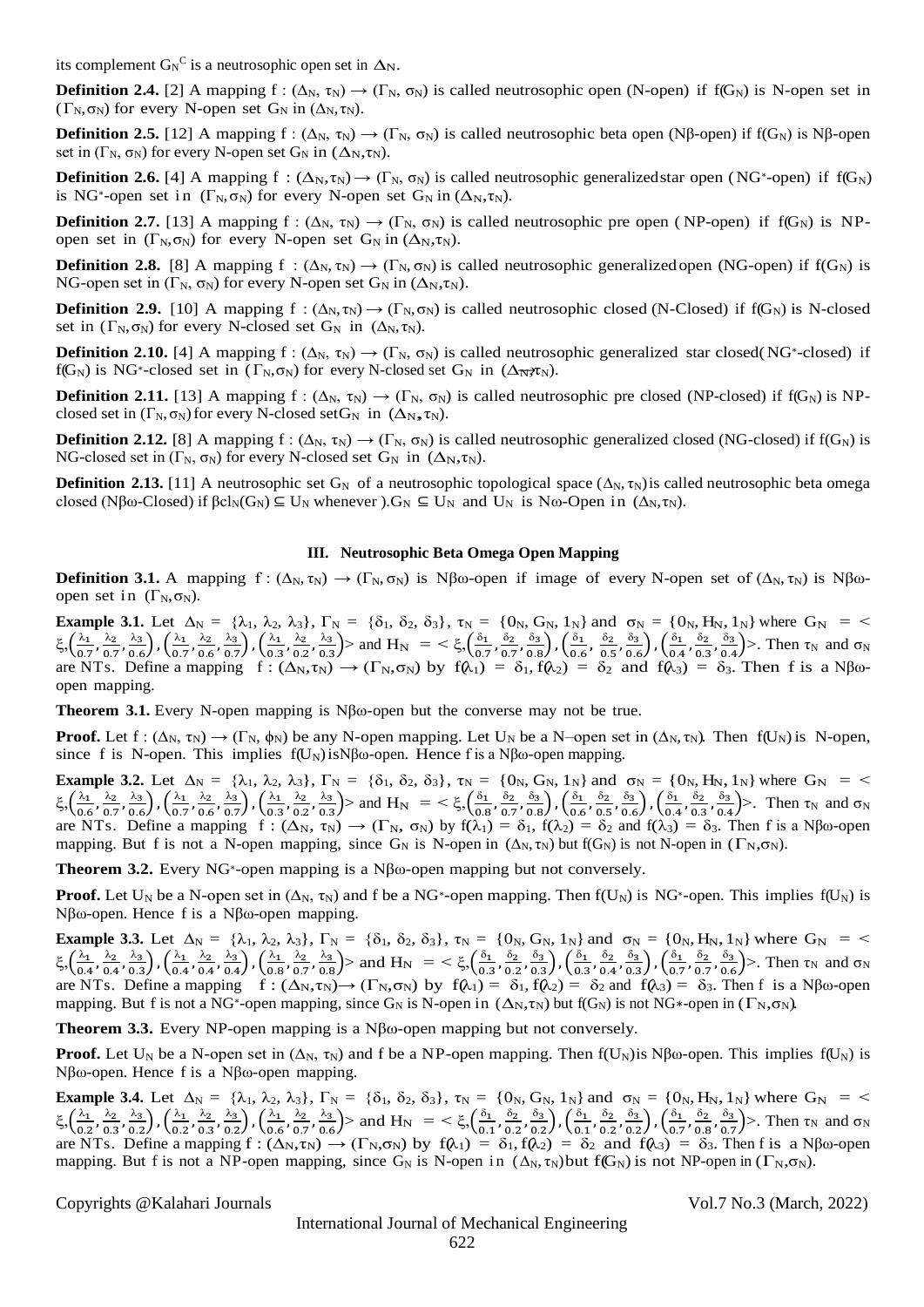**Theorem 3.4.** Every Nβ-open mapping is a Nβω-open mapping but not conversely.

**Proof.** Let U<sub>N</sub> be a N-open set in  $(\Delta_N, \tau_N)$  and f be a Nβ-open mapping. Then f(U<sub>N</sub>) is Nβ-open. This implies f(U<sub>N</sub>) is Nβω-open. Hence f is a Nβω-open mapping.

**Example 3.5.** Let  $\Delta_N = {\lambda_1, \lambda_2, \lambda_3}$ ,  $\Gamma_N = {\delta_1, \delta_2, \delta_3}$ ,  $\tau_N = {\{0_N, G_N, 1_N\}}$  and  $\sigma_N = {\{0_N, H_N, 1_N\}}$  where  $G_N = \{0_N, H_N, 1_N\}$ ξ, $\left(\frac{\lambda_1}{\alpha_1}\right)$  $\frac{\lambda_1}{0.1}, \frac{\lambda_2}{0.1}$  $\frac{\lambda_2}{0.1}, \frac{\lambda_3}{0.1}$  $\left(\frac{\lambda_3}{0.1}\right)$  ,  $\left(\frac{\lambda_1}{0.2}\right)$  $\frac{\lambda_1}{0.2}, \frac{\lambda_2}{0.2}$  $\frac{\lambda_2}{0.2}, \frac{\lambda_3}{0.2}$  $\left(\frac{\lambda_3}{0.2}\right)$  ,  $\left(\frac{\lambda_1}{0.8}\right)$  $\frac{\lambda_1}{0.8}, \frac{\lambda_2}{0.8}$  $\frac{\lambda_2}{0.8}, \frac{\lambda_3}{0.8}$  $\frac{\lambda_3}{0.8}$ ) and H<sub>N</sub> = <  $\xi$ ,  $\left(\frac{\delta_1}{0.2}\right)$  $\frac{\delta_1}{0.2}, \frac{\delta_2}{0.2}$  $\frac{\delta_2}{0.2}, \frac{\delta_3}{0.1}$  $\left(\frac{\delta_3}{0.1}\right)$ ,  $\left(\frac{\delta_1}{0.6}\right)$  $\frac{\delta_1}{0.6}, \frac{\delta_2}{0.6}$  $\frac{\delta_2}{0.6}$ ,  $\frac{\delta_3}{0.7}$  $\left(\frac{\delta_3}{0.7}\right), \left(\frac{\delta_1}{0.7}\right)$  $\frac{\delta_1}{0.7}, \frac{\delta_2}{0.6}$  $\frac{\delta_2}{0.6}, \frac{\delta_3}{0.5}$  $\left(\frac{0.3}{0.7}\right)$ >. Then  $\tau_N$  and  $σ_N$  are NTs. Define a mapping  $f : (Δ_N, τ_N) \rightarrow (Γ_N, σ_N)$  by  $f(λ_1) = δ_1, f(λ_2) = δ_2$  and  $f(λ_3) = δ_3$ . Then f is a Nβω-open mapping. But f is not a Nβ-open mapping, since G<sub>N</sub> is N-open in ( $\Delta_N$ , τ<sub>N</sub>) but f(G<sub>N</sub>) is not Nβ-open in (Γ<sub>N</sub>,  $\sigma_N$ ).

**Remark 3.1.** NG-open mapping and Nβω-open mapping are independent.

**Example 3.6.** Let  $\Delta_N = {\lambda_1, \lambda_2, \lambda_3}$ ,  $\Gamma_N = {\delta_1, \delta_2, \delta_3}$ ,  $\tau_N = {\{0_N, G_N, 1_N\}}$  and  $\sigma_N = {\{0_N, H_N, 1_N\}}$  where  $G_N = \{0_N, H_N, 1_N\}$ ξ, $\left(\frac{\lambda_1}{\alpha}\right)$  $\frac{\lambda_1}{0.3}, \frac{\lambda_2}{0.2}$  $\frac{\lambda_2}{0.2}$ ,  $\frac{\lambda_3}{0.3}$  $\left(\frac{\lambda_3}{0.3}\right)$  ,  $\left(\frac{\lambda_1}{0.3}\right)$  $\frac{\lambda_1}{0.3}, \frac{\lambda_2}{0.3}$  $\frac{\lambda_2}{0.3}, \frac{\lambda_3}{0.3}$  $\left(\frac{\lambda_3}{0.3}\right)$  ,  $\left(\frac{\lambda_1}{0.9}\right)$  $\frac{\lambda_1}{0.9}, \frac{\lambda_2}{0.8}$  $\frac{\lambda_2}{0.8}, \frac{\lambda_3}{0.9}$  $\left(\frac{\lambda_3}{0.9}\right)$  and  $H_N = \frac{\xi_3}{0.8}$  $\frac{\delta_1}{0.8}, \frac{\delta_2}{0.5}$  $\frac{\delta_2}{0.7}, \frac{\delta_3}{0.8}$  $\left(\frac{\delta_3}{0.8}\right)$  ,  $\left(\frac{\delta_1}{0.6}\right)$  $\frac{\delta_1}{0.6}, \frac{\delta_2}{0.5}$  $\frac{\delta_2}{0.5}, \frac{\delta_3}{0.6}$  $\left(\frac{\delta_3}{0.6}\right)$ ,  $\left(\frac{\delta_1}{0.4}\right)$  $\frac{\delta_1}{0.4}, \frac{\delta_2}{0.3}$  $\frac{\delta_2}{0.3}, \frac{\delta_3}{0.4}$  $\left(\frac{\sigma_3}{0.4}\right)$ >. Then  $\tau_N$  and  $\sigma_N$ are NTs. Define a mapping  $f : (\Delta_N, \tau_N) \to (\Gamma_N, \sigma_N)$  by  $f(\lambda_1) = \delta_1$ ,  $f(\lambda_2) = \delta_2$  and  $f(\lambda_3) = \delta_3$ . Then f is a NG-open mapping. But f is not a Nβω-open mapping, since  $G_N$  is N-open in  $(\Delta_N, \tau_N)$  but  $f(G_N)$  is not Nβω-open in  $(\Gamma_N, \sigma_N)$ .

**Example 3.7.** Let  $\Delta_N = {\lambda_1, \lambda_2, \lambda_3}$ ,  $\Gamma_N = {\delta_1, \delta_2, \delta_3}$ ,  $\tau_N = {\{0_N, G_N, 1_N\}}$  and  $\sigma_N = {\{0_N, H_N, 1_N\}}$  where  $G_N = \langle 0_N, H_N, H_N \rangle$ ξ, $\left(\frac{\lambda_1}{\alpha}\right)$  $\frac{\lambda_1}{0.5}, \frac{\lambda_2}{0.4}$  $\frac{\lambda_2}{0.4}$ ,  $\frac{\lambda_3}{0.5}$  $\left(\frac{\lambda_3}{0.5}\right)$  ,  $\left(\frac{\lambda_1}{0.5}\right)$  $\frac{\lambda_1}{0.5}, \frac{\lambda_2}{0.5}$  $\frac{\lambda_2}{0.5}$ ,  $\frac{\lambda_3}{0.5}$  $\left(\frac{\lambda_3}{0.5}\right)$  ,  $\left(\frac{\lambda_1}{0.6}\right)$  $\frac{\lambda_1}{0.6}, \frac{\lambda_2}{0.6}$  $\frac{\lambda_2}{0.6}$ ,  $\frac{\lambda_3}{0.6}$  $\frac{\lambda_3}{0.6}$  > and H<sub>N</sub> = <  $\xi$ ,  $\left(\frac{\delta_1}{0.8}\right)$  $\frac{\delta_1}{0.8}, \frac{\delta_2}{0.5}$  $\frac{\delta_2}{0.7}, \frac{\delta_3}{0.8}$  $\left(\frac{\delta_3}{0.8}\right)$ ,  $\left(\frac{\delta_1}{0.6}\right)$  $\frac{\delta_1}{0.6}, \frac{\delta_2}{0.5}$  $\frac{\delta_2}{0.5}$ ,  $\frac{\delta_3}{0.6}$  $\left(\frac{\delta_3}{0.6}\right)$  ,  $\left(\frac{\delta_1}{0.4}\right)$  $\frac{\delta_1}{0.4}, \frac{\delta_2}{0.3}$  $\frac{\delta_2}{0.3}, \frac{\delta_3}{0.4}$  $\frac{\sigma_3}{0.4}$  >. Then  $\tau_N$  and  $\sigma_N$  are NTs. Define a mapping  $f : (\Delta_N, \tau_N) \to (\Gamma_N, \sigma_N)$  by  $f(\lambda_1) = \delta_1$ ,  $f(\lambda_2) = \delta_2$  and  $f(\lambda_3) = \delta_3$ . Then f is a Nβω-open mapping. But f is not a NG-open mapping, since  $G_N$  is N-open in  $(\Delta_N, \tau_N)$  but f( $G_N$ ) is not NG-open in  $(\Gamma_N, \sigma_N)$ .

**Theorem 3.5.** A mapping  $f : (\Delta_N, \tau_N) \to (\Gamma_N, \sigma_N)$  is Nβω-open if and only if forevery N-open set  $G_N$  of  $(\Delta_N, \tau_N)$ ,  $f(int_N(G_N)) \subseteq N\beta \omega int_N(f(G_N)).$ 

**Proof. Necessity:** Let f be a Nβω-open mapping and G<sub>N</sub> is a N-open set in  $(\Delta_N, \tau_N)$ . Now  $int_N(G_N) = G_N$  which implies that f(int<sub>N</sub>(G<sub>N</sub>) ⊆f(G<sub>N</sub>). Since f is a Nβω-open mapping, f(int<sub>N</sub>(G<sub>N</sub>) is Nβω-open set in ( $\Gamma_{\rm N}$ , σ<sub>N</sub>) such that f(int<sub>N</sub>(G<sub>N</sub>) ⊆  $f(G_N)$ . Therefore  $f(int_N(G_N)) \subseteq N\beta \omega int_N(f(G_N))$ .

**Sufficiency:** For the converse, suppose that G<sub>N</sub> is a N-open set of  $(\Delta_N, \tau_N)$ . Then  $f(G_N) = f(int_N(G_N)) \subseteq N\beta\omega int_N(f(G_N))$ . But Nβωint<sub>N</sub>(f(G<sub>N</sub>))  $\subseteq$  f(G<sub>N</sub>). Consequently, f(G<sub>N</sub>) = Nβωint<sub>N</sub>(f(G<sub>N</sub>)) which implies that f(G<sub>N</sub>) is a Nβω-open set of (Γ<sub>N</sub>,  $σ<sub>N</sub>$ ) and hence f is a Nβω-open.

**Theorem 3.6.** If  $f: (\Delta_N, \tau_N) \to (\Gamma_N, \sigma_N)$  is a Nβω-open mapping then  $int_N(f^{-1}(G_N)) \subseteq f^{-1}(N\beta \omega int_N(G_N))$  for every neutrosophic set  $G_N$  of  $(\Gamma_N, \sigma_N)$ .

**Proof.** Let  $G_N$  is a neutrosophic set of  $(\Gamma_N, \sigma_N)$ . Then  $int_N(f^{-1}(G_N))$  is a N-open seti $\mathbf{A}_N$ ,  $\tau_N$ ). Since f is N $\beta\omega$ -open,  $f(int_N(f^{-1}(G_N))$  is Nβω-open in  $(\Gamma_N, \sigma_N)$ . Hence by theorem 3.5.,  $f(int_Nf^{-1}(G_N)) \subseteq N\beta \omega int_N(f(f^{-1}(G_N)) \subseteq N\beta \omega int_N(G_N)$ . Thusint<sub>N</sub>( $f^{-1}(G_N)$ )  $\subseteq$   $f^{-1}(N\beta\omega int_N(G_N))$ .

**Theorem 3.7.** A mapping  $f : (\Delta_N, \tau_N) \to (\Gamma_N, \sigma_N)$  is Nβω-open if and only if for each neutrosophic set  $G_N$  of  $(\Gamma_N, \sigma_N)$ and for each N-closed set U<sub>N</sub> of  $(\Delta_N, \tau_N)$  containing  $f^{-1}(G_N)$ , there is a Nβω-closed V<sub>N</sub> of  $(\Gamma_N, \sigma_N)$  such that  $G_N \subseteq V_N$ and  $f^{-1}(V_N) \subseteq U_N$ .

**Proof.** Necessity: Suppose that f is a Nβω-open mapping. Let G<sub>N</sub> be the neutrosophicset of (Γ<sub>N</sub>, σ<sub>N</sub>) and U<sub>N</sub> is a Nclosed set of  $(\Delta_N, \tau_N)$  such that  $f^{-1}(G_N) \subseteq U_N$ . Then  $V_N = (f(U_N^C))^C$  is  $N\beta\omega$ -closed set of  $(\Gamma_N, \sigma_N)$  such that  $f^{-1}(V_N) \subseteq$  $U_N$ .

Sufficiency: For the converse, suppose that  $F_N$  is a N-open set of  $(\Delta_N, \tau_N)$ . Then  $(f^{-1}((f(F_N))^C \subseteq F_N^C$  and  $F_N^C$  is Nclosed set in ( $\Delta_N$ ,  $\tau_N$ ). By hypothesis there is a N $\beta\omega$ -closed set  $V_N$  of ( $\Gamma_N$ , $\sigma_N$ ) such that ( $f(F_N)^C \subseteq V_N$  and  $f^{-1}(V_N) \subseteq$  $F_N^C$ . Therefore  $F_N \subseteq f^{-1}(V_N^{\circ})^C$ . Hence  $V_N^C \subseteq f(F_N^{\circ}) \subseteq f((f^{-1}(V_N)^C) \subseteq V_N^C$  which implies  $f(F_N) = V_N^C$ . Since  $V_N^C$  is Nβω-open set of (Γ<sub>N</sub>, σ<sub>N</sub>). Hence f(F<sub>N</sub>) is Nβω-open in (Γ<sub>N</sub>, σ<sub>N</sub>) and thus f is Nβω-open mapping.

**Theorem 3.8.** A mapping  $f: (\Delta_N, \tau_N) \to (\Gamma_N, \phi_N)$  is Nβω-open if and only if  $f^{-1}(N\beta \omega cl(G_N)) \subseteq cl(f^{-1}(G_N))$  for every neutrosophic set  $G_N$  of  $(\Gamma_N, \sigma_N)$ .

**Proof.** Necessity: Suppose that f is a Nβω-open mapping. For any neutrosophic set  $G_N$  of  $(\Gamma_N, \sigma_N)$ ,  $f^{-1}(G_N) \subseteq cl(f)$ <sup>-1</sup>(G<sub>N</sub>)). Therefore there exists a Nβω-closed set F<sub>N</sub>in (Γ<sub>N</sub>, σ<sub>N</sub>) such that G<sub>N</sub> ⊆ F<sub>N</sub> and f<sup>-1</sup>(F<sub>N</sub>) ⊆ cl(f<sup>-1</sup>(G<sub>N</sub>)). Therefore, we obtain that  $f^{-1}(N\beta \omega cl(G_N)) \subseteq f^{-1}(F_N) \subseteq cl(f^{-1}(G_N)).$ 

Sufficiency: For the converse, suppose that G<sub>N</sub> is a neutrosophic set of (Γ<sub>N</sub>, σ<sub>N</sub>) and F<sub>N</sub> is a N-closed set of (Δ<sub>N</sub>, τ<sub>N</sub>) containing  $f^{-1}(G_N)$ . Put  $H_N = cl_N(G_N)$ . Then we have  $G_N \subseteq H_N$  and  $H_N$  is  $N\beta\omega$ -closed and  $f^{-1}(H_N) \subseteq cl(f^{-1}(G_N)) \subseteq F_N$ . Then by theorem 3.3, f is  $N\beta\omega$ -open mapping.

**Theorem 3.9.** If f :  $(\Delta_N, \tau_N) \to (\Gamma_N, \sigma_N)$  and  $g : (\Gamma_N, \sigma_N) \to (\Omega_N, \phi_N)$  be twoneutrosophic mappings and gof :  $(\Delta_N, \tau_N) \to$  $(\Omega_N, \phi_N)$  is Nβω-open. If g :  $(\Gamma_N, \sigma_N) \to (\Omega_N, \phi_N)$  is Nβω-irresolute then f is Nβω-open mapping.

**Proof.** Let H<sub>N</sub> be a N-open set of neutrosophic topological space ( $\Delta_N$ ,  $\tau_N$ ). Then (gof)(H<sub>N</sub>) is Nβω-open set of  $\Omega_N$ because gof is Nβω-open mapping. Now since  $g : (\Gamma_N, \sigma_N) \to (\Omega_N, \phi_N)$  is Nβω-irresolute and (gof)(H<sub>N</sub>) is Nβω-open set of  $\Omega_N$ ,  $g^{-1}(g \circ f(H_N)) = f(H_N)$  is Nβω-open set in neutrosophic topological space  $(\Gamma_N, \sigma_N)$ . Hence f is Nβω-open mapping.

Copyrights @Kalahari Journals Vol.7 No.3 (March, 2022)

International Journal of Mechanical Engineering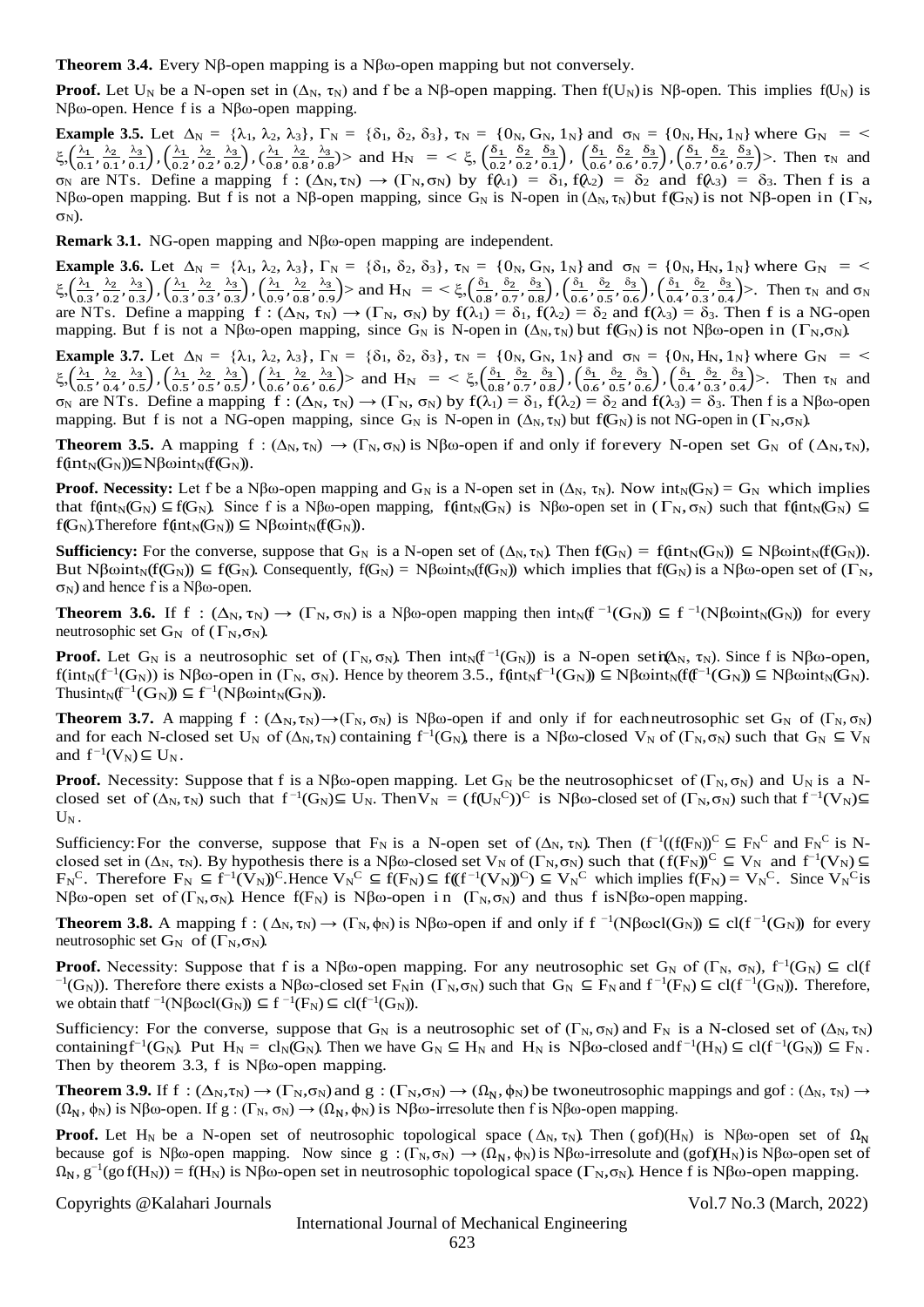**Theorem 3.10.** If f :  $(\Delta_N, \tau_N) \to (\Gamma_N, \sigma_N)$  is a N-open mapping and g :  $(\Gamma_N, \sigma_N) \to (\Omega_N, \phi_N)$  is Nβω-open mappings then gof :  $(\Delta_N, \tau_N) \rightarrow (\Omega_N, \phi_N)$  is Nβω-open.

**Proof.** Let H<sub>N</sub> be a N-open set of a neutrosophic topological space  $(\Delta_N, \tau_N)$ . Then  $f(H_N)$ is N-open set of  $(\Gamma_N, \sigma_N)$  because f is neutrosophic open mapping. Now since  $g: (\Gamma_N, \sigma_N) \to (\Omega_N, \phi_N)$  is Nβω–open,  $g(f(H_N)) = (g \circ f)(H_N)$  is Nβω-open set. Hencegof is Nβω-open mapping.

**Theorem 3.11.** If f :  $(\Delta_N, \tau_N) \to (\Gamma_N, \sigma_N)$  and g :  $(\Gamma_N, \sigma_N) \to (\Omega_N, \phi_N)$  is Nβω-open mappings such that  $(\Gamma_N, \sigma_N)$  is T<sub>Nβω</sub>-space then gof :  $(\Delta_N, \tau_N) \rightarrow (\Omega_N, \phi_N)$  is Nβω-open.

**Proof.** Let H<sub>N</sub> be a N-open set of neutrosophic topological space ( $\Delta_N$ , τ<sub>N</sub>). Thenf(H<sub>N</sub>) is Nβω-open set of (Γ<sub>N</sub>, σ<sub>N</sub>) because f is Nβω-open mapping. Now since  $(\Gamma_N, \sigma_N)$  is T<sub>Nβω</sub>-spaces,  $f(H_N)$  is N-open set of  $(\Gamma_N, \sigma_N)$ . Therefore  $g(f(H_N))$  = (gof)(H<sub>N</sub>) is Nβω-open set of  $\Omega_N$  because g: (Γ<sub>N</sub>, σ<sub>N</sub>)  $\rightarrow$  ( $\Omega_N$ , φ<sub>N</sub>) is Nβω-open. Hence gof is Nβω-open mapping.

**Theorem 3.12.** If f :  $(\Delta_N, \tau_N) \to (\Gamma_N, \sigma_N)$  is NG-open and g :  $(\Gamma_N, \sigma_N) \to (\Omega_N, \phi_N)$  is Nβω-open mappings such that  $(\Gamma_N, \sigma_N)$  $\sigma_N$ ) is neutrosophic T<sub>1/2</sub>- space then gof : (Δ<sub>N</sub>, τ<sub>N</sub>)  $\rightarrow$  ( $\Omega_N$ ,  $\phi_N$ ) is Nβω-open.

**Proof.** Let H<sub>N</sub> be a N-open set of neutrosophic topological space ( $\Delta_N$ ,  $\tau_N$ ). Then f(H<sub>N</sub>)is NG-open set of (Γ<sub>N</sub>, σ<sub>N</sub>) because f is NG-open mapping. Now since  $(\Gamma_N, \sigma_N)$  is neutrosophic  $T_{1/2}$ -space, f(H<sub>N</sub>) is N-open set of (Γ<sub>N</sub>, σ<sub>N</sub>). Therefore g(f(H<sub>N</sub>)) =(gof)(H<sub>N</sub>) is Nβω-open set of  $\Omega_N$  because g : (Γ<sub>N</sub>, σ<sub>N</sub>)  $\rightarrow$  ( $\Omega_N$ , φ<sub>N</sub>) is Nβω-open. Hence gof is Nβω-open mapping.

#### **IV. Neutrosophic Beta Omega Closed Mappings**

**Definition 4.1.** A mapping f :  $(\Delta_N, \tau_N) \to (\Gamma_N, \sigma_N)$  is called neutrosophic beta closed (Nβ-closed) if f(G<sub>N</sub>) is Nβ-closed set in  $(\Gamma_N, \sigma_N)$  for every N-closed set  $G_N$  in  $(\Delta_N, \tau_N)$ .

**Definition 4.2.** A mapping f :  $(\Delta_N, \tau_N) \to (\Gamma_N, \phi_N)$  is Nβω-closed if image of every Nclosed set of  $(\Delta_N, \tau_N)$  is Nβωclosed set in  $(\Gamma_N, \sigma_N)$ .

**Example 4.1.** Let  $\Delta_N = {\lambda_1, \lambda_2}$ ,  $\Gamma_N = {\delta_1, \delta_2}$ ,  $\tau_N = {\{0_N, G_N, 1_N\}}$  and  $\sigma_N = {\{0_N, H_N, 1_N\}}$  where  $G_N = \langle$ ξ, $\left(\frac{\lambda_1}{\alpha}\right)$  $\frac{\lambda_1}{0.7}, \frac{\lambda_2}{0.7}$  $\left(\frac{\lambda_2}{0.7}\right)$  ,  $\left(\frac{\lambda_1}{0.5}\right)$  $\frac{\lambda_1}{0.7}, \frac{\lambda_2}{0.6}$  $\left(\frac{\lambda_2}{0.6}\right)$  ,  $\left(\frac{\lambda_1}{0.3}\right)$  $\frac{\lambda_1}{0.3}, \frac{\lambda_2}{0.2}$  $\frac{\lambda_2}{0.2}$ ) and H<sub>N</sub> = <  $\xi$ ,  $\left(\frac{\delta_1}{0.2}\right)$  $\frac{\delta_1}{0.7}, \frac{\delta_2}{0.7}$  $\left(\frac{\delta_2}{0.7}\right)$ ,  $\left(\frac{\delta_1}{0.6}\right)$  $\frac{\delta_1}{0.6}, \frac{\delta_2}{0.5}$  $\left(\frac{\delta_2}{0.5}\right)$ ,  $\left(\frac{\delta_1}{0.4}\right)$  $\frac{\delta_1}{0.4}, \frac{\delta_2}{0.3}$  $\frac{\delta_2}{\delta_0.3}$  >. Then  $\tau_N$  and  $\sigma_N$  are NTs. Define a mapping  $f : (\Delta_N, \tau_N) \to (\Gamma_N, \sigma_N)$  by  $f(\lambda_1) = \delta_1$  and  $f(\lambda_2) = \delta_2$ . Then f is a Nβω-closed mapping.

**Theorem 4.1**. Every N-closed mapping is Nβω-closed but the converse may not be true.

**Proof.** Let  $f : (\Delta_N, \tau_N) \to (\Gamma_N, \phi_N)$  be any N-closed mapping. Let  $U_N$  be a N-closed set in  $(\Delta_N, \tau_N)$ . Then  $f(U_N)$  is Nclosed, since f is N-closed. This implies  $f(U_N)$  is  $N\beta\omega$ -closed. Hence f is a  $N\beta\omega$ -closed mapping.

**Example 4.2.** Let  $\Delta_N = {\lambda_1, \lambda_2}$ ,  $\Gamma_N = {\delta_1, \delta_2}$ ,  $\tau_N = {\{0_N, G_N, 1_N\}}$  and  $\sigma_N = {\{0_N, H_N, 1_N\}}$  where  $G_N = \langle$ ξ, $\left(\frac{\lambda_1}{\alpha_2}\right)$  $\frac{\lambda_1}{0.6}, \frac{\lambda_2}{0.5}$  $\left(\frac{\lambda_2}{0.7}\right)$  ,  $\left(\frac{\lambda_1}{0.7}\right)$  $\frac{\lambda_1}{0.7}, \frac{\lambda_2}{0.6}$  $\left(\frac{\lambda_2}{0.6}\right)$  ,  $\left(\frac{\lambda_1}{0.3}\right)$  $\frac{\lambda_1}{0.3}, \frac{\lambda_2}{0.2}$  $\frac{\lambda_2}{0.2}$ ) and H<sub>N</sub> = <  $\xi$ ,  $\left(\frac{\delta_1}{0.5}\right)$  $\frac{\delta_1}{0.7}, \frac{\delta_2}{0.7}$  $\left(\frac{\delta_2}{0.7}\right)$ ,  $\left(\frac{\delta_1}{0.6}\right)$  $\frac{\delta_1}{0.6}, \frac{\delta_2}{0.5}$  $\left(\frac{\delta_2}{0.5}\right)$ ,  $\left(\frac{\delta_1}{0.4}\right)$  $\frac{\delta_1}{0.4}, \frac{\delta_2}{0.3}$  $\frac{\delta_2}{\delta_0.3}$  >. Then  $\tau_N$  and  $\sigma_N$  are NTs. Define a mapping  $f : (\Delta_N, \tau_N) \to (\Gamma_N, \sigma_N)$  by  $f(\lambda_1) = \delta_1$  and  $f(\lambda_2) = \delta_2$ . Then f is a N $\beta$ ω-closed mapping. But f is not a Nclosed mapping, since G<sub>N</sub> is N-closed in  $(\Delta_N, \tau_N)$  but f(G<sub>N</sub>) is not N-closedin( $\Gamma_N, \sigma_N$ ).

**Theorem 4.2.** Every NG\* -closed mapping is a Nβω-closed mapping but not conversely.

**Proof.** Let U<sub>N</sub> be a N-closed set in  $(\Delta_N, \tau_N)$  and f be a NG<sup>\*</sup>-closed mapping. Then  $f(U_N)$  is NG<sup>\*</sup>-closed. This implies f(U<sub>N</sub>) is Nβω-closed. Hence f is a Nβω-closed mapping.

**Example 4.3.** Let  $\Delta_N = {\lambda_1, \lambda_2}, \Gamma_N = {\delta_1, \delta_2}, \tau_N = {\{0_N, G_N, 1_N\}}$  and  $\sigma_N = {\{0_N, H_N, 1_N\}}$  where  $G_N = \langle 0_N, H_N, 1_N, 1_N, \dots \rangle$ ξ, $\left(\frac{\lambda_1}{\alpha}\right)$  $\frac{\lambda_1}{0.4}, \frac{\lambda_2}{0.3}$  $\left(\frac{\lambda_2}{0.3}\right)$  ,  $\left(\frac{\lambda_1}{0.4}\right)$  $\frac{\lambda_1}{0.4}, \frac{\lambda_2}{0.4}$  $\left(\frac{\lambda_2}{0.4}\right)$  ,  $\left(\frac{\lambda_1}{0.8}\right)$  $\frac{\lambda_1}{0.8}, \frac{\lambda_2}{0.8}$  $\left(\frac{\lambda_2}{0.8}\right)$  and  $H_N = \langle \xi, \left(\frac{\delta_1}{0.3}\right)$  $\frac{\delta_1}{0.3}, \frac{\delta_2}{0.3}$  $\left(\frac{\delta_2}{0.3}\right)$ ,  $\left(\frac{\delta_1}{0.3}\right)$  $\frac{\delta_1}{0.3}, \frac{\delta_2}{0.3}$  $\left(\frac{\delta_2}{0.3}\right)$ ,  $\left(\frac{\delta_1}{0.5}\right)$  $\frac{\delta_1}{0.7}, \frac{\delta_2}{0.6}$  $\frac{\delta_2}{\delta_0.6}$  >. Then  $\tau_N$  and  $\sigma_N$  are NTs. Define a mapping  $f : (\Delta_N, \tau_N) \to (\Gamma_N, \sigma_N)$  by  $f(\lambda_1) = \delta_1$  and  $f(\lambda_2) = \delta_2$ . Then f is a N $\beta$ ω-closed mapping. But f is not a NG<sup>\*</sup>closed mapping, since  $G_N$  is N-closed in  $(\Delta_N, \tau_N)$  but f( $G_N$ ) is not NG<sup>\*</sup>-closed in ( $\Gamma_N, \sigma_N$ ).

**Theorem 4.3.** Every NP-closed mapping is a Nβω-closed mapping but not conversely.

**Proof.** Let U<sub>N</sub> be a N-closed set in  $(\Delta_N, \tau_N)$  and f be a NP-closed mapping. Then  $f(U_N)$  is Nβω-closed. This implies  $f(U_N)$  is Nβω-closed. Hence f is a Nβω-closed mapping.

**Example 4.4.** Let  $\Delta_N = {\lambda_1, \lambda_2}$ ,  $\Gamma_N = {\delta_1, \delta_2}$ ,  $\tau_N = {\{0_N, G_N, 1_N\}}$  and  $\sigma_N = {\{0_N, H_N, 1_N\}}$  where  $G_N = \langle$ ξ, $\left(\frac{\lambda_1}{\alpha}\right)$  $\frac{\lambda_1}{0.2}, \frac{\lambda_2}{0.3}$  $\left(\frac{\lambda_2}{0.3}\right)$  ,  $\left(\frac{\lambda_1}{0.2}\right)$  $\frac{\lambda_1}{0.2}, \frac{\lambda_2}{0.3}$  $\left(\frac{\lambda_2}{0.3}\right)$  ,  $\left(\frac{\lambda_1}{0.6}\right)$  $\frac{\lambda_1}{0.6}, \frac{\lambda_2}{0.5}$  $\frac{\lambda_2}{0.7}$ ) and H<sub>N</sub> = <  $\xi$ ,  $\left(\frac{\delta_1}{0.1}\right)$  $\frac{\delta_1}{0.1}, \frac{\delta_2}{0.2}$  $\left(\frac{\delta_2}{0.2}\right)$ ,  $\left(\frac{\delta_1}{0.1}\right)$  $\frac{\delta_1}{0.1}, \frac{\delta_2}{0.2}$  $\left(\frac{\delta_2}{0.2}\right)$ ,  $\left(\frac{\delta_1}{0.5}\right)$  $\frac{\delta_1}{0.7}, \frac{\delta_2}{0.8}$  $\frac{\delta_2}{\delta_0.8}$  >. Then  $\tau_N$  and  $\sigma_N$  are NTs. Define a mapping  $f : (\Delta_N, \tau_N) \to (\Gamma_N, \sigma_N)$  by  $f(\lambda_1) = \delta_1$  and  $f(\lambda_2) = \delta_2$ . Then f is a Nβω-closed mapping. But f is not a NPclosed mapping, since G<sub>N</sub> is N-closed in  $(\Delta_N, \tau_N)$  but f(G<sub>N</sub>) is not NP–closed in (Γ<sub>N</sub>,σ<sub>N</sub>).

**Theorem 4.4.** Every Nβ-closed mapping is a Nβω-closed mapping but not conversely.

**Proof.** Let U<sub>N</sub> be a N-closed set in  $(Δ_N, τ_N)$  and f be a Nβ-closed mapping. Then  $f(U_N)$  is Nβ-closed. This implies  $f(U_N)$  is Nβω-closed. Hence f is a Nβω-closed mapping.

**Example 4.5.** Let  $\Delta_N = {\lambda_1, \lambda_2}$ ,  $\Gamma_N = {\delta_1, \delta_2}$ ,  $\tau_N = {\{0_N, G_N, 1_N\}}$  and  $\sigma_N = {\{0_N, H_N, 1_N\}}$  where  $G_N = \langle$ ξ,  $\left(\frac{\lambda_1}{\alpha_2}\right)$  $\frac{\lambda_1}{0.1}, \frac{\lambda_2}{0.1}$  $\left(\frac{\lambda_2}{0.1}\right)$  ,  $\left(\frac{\lambda_1}{0.2}\right)$  $\frac{\lambda_1}{0.2}, \frac{\lambda_2}{0.2}$  $\left(\frac{\lambda_2}{0.2}\right)$  ,  $\left(\frac{\lambda_1}{0.8}\right)$  $\frac{\lambda_1}{0.8}, \frac{\lambda_2}{0.8}$  $\frac{\lambda_2}{0.8}$  > and H<sub>N</sub> = <  $\xi$ ,  $\left(\frac{\delta_1}{0.2}\right)$  $\frac{\delta_1}{0.2}, \frac{\delta_2}{0.1}$  $\left(\frac{\delta_2}{0.1}\right)$ ,  $\left(\frac{\delta_1}{0.6}\right)$  $\frac{\delta_1}{0.6}, \frac{\delta_2}{0.5}$  $\left(\frac{\delta_2}{0.7}\right)$ ,  $\left(\frac{\delta_1}{0.6}\right)$  $\frac{\delta_1}{0.6}, \frac{\delta_2}{0.5}$  $\frac{\delta_2}{\delta_0 \sigma_7}$  >. Then  $\tau_N$  and  $\sigma_N$  are NTs. Define a mapping  $f : (\Delta_N, \tau_N) \to (\Gamma_N, \sigma_N)$  by  $f(\lambda_1) = \delta_1$  and  $f(\lambda_2) = \delta_2$ . Then f is a Nβω-closed mapping. But f is not a Nβ-

Copyrights @Kalahari Journals Vol.7 No.3 (March, 2022)

International Journal of Mechanical Engineering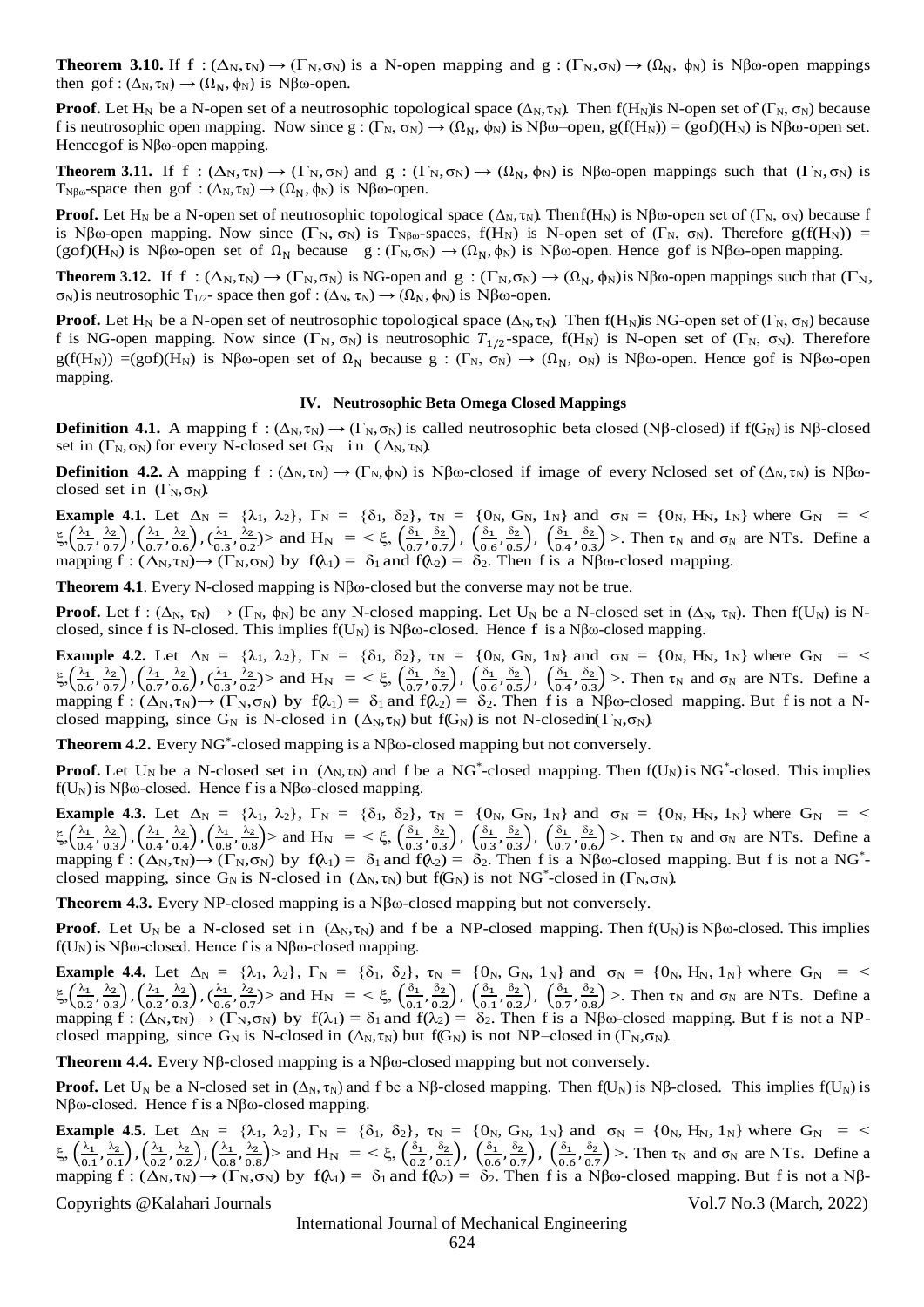closed mapping, since  $G_N$  is N-closed in  $(\Delta_N, \tau_N)$  but  $f(G_N)$  is not Nβ-closed in  $(\Gamma_N, \sigma_N)$ .

**Remark 4.1.** NG-closed mapping and Nβω-closed mapping are independent.

**Example 4.6.** Consider the example 4.1, Then f is a N $\beta\omega$ -closed mapping. But f is not a NG-closed mapping, since  $G_N$  is Nclosed in  $(\Delta_N, \tau_N)$  but f(G<sub>N</sub>) is not NG-closedin ( $\Gamma_N, \sigma_N$ ).

**Example 4.7.** Consider the example 3.7, Then f is a NG-closed mapping. But f is nota Nβω-closed mapping, since  $G_N$ is N-closed in  $(\Delta_N, \tau_N)$  but f(G<sub>N</sub>) is not Nβω-closedin ( $\Gamma_N, \sigma_N$ ).

**Theorem 4.5.** If  $f : (\Delta_N, \tau_N) \to (\Gamma_N, \sigma_N)$  is Nβω-closed and  $(\Gamma_N, \sigma_N)$  is T<sub>Nβω</sub>-space. Then f is N-closed map.

**Proof.** Let  $f: (\Delta_N, \tau_N) \to (\Gamma_N, \sigma_N)$  be Nβω-closed map. Let  $F_N$  be N-closed set in  $(\Delta_N, \tau_N)$ . Then  $f^{-1}(F_N)$  is Nβωclosed in  $(\Gamma_N, \sigma_N)$ . Since  $(\Gamma_N, \sigma_N)$  is  $T_{N\beta\omega}$ -space,  $f(F_N)$  is N-closed in  $(\Gamma_N, \sigma_N)$ . Hence f is N-closed map.

**Theorem 4.6.** A map f :  $(\Delta_N, \tau_N) \to (\Gamma_N, \sigma_N)$  is Nβω-closed iff for each neutrosophic set  $G_N$  of  $(\Gamma_N, \sigma_N)$  and for each neutrosophic open set U<sub>N</sub> such that  $f^{-1}(G_N) \subseteq U_N$ , there is a Nβω-open set V<sub>N</sub> of (Γ<sub>N</sub>, σ<sub>N</sub>) such that  $G_N \subseteq V_N$  and f  $^{-1}(V_N) \subseteq U_N$ .

**Proof.** Suppose f is Nβω-closed map. Let G<sub>N</sub> be a neutrosophic set of (Γ<sub>N</sub>, σ<sub>N</sub>) and U<sub>N</sub> be a N-open set of (Δ<sub>N</sub>, τ<sub>N</sub>) such that f  $^{-1}(G_N) \subseteq U_N$ . Then  $V_N = (\Gamma_N, \sigma_N)^{-1} f(U_N^C)$  is a Nβω-open set in  $(\Gamma_N, \sigma_N)$  such that  $G_N \subseteq V_N$  and  $f^{-1}(V_N) \subseteq U_N$ . Conversely, suppose that  $F_N$  is a N-closed set of  $(\Delta_N, \tau_N)$ . Then  $f^{-1}(f(F_N^C)) \subseteq F_N^C$  and  $F_N^C$  is N-open. By hypothesis, there is a Nβω-open set  $V_N$  of  $(\Gamma_N, \sigma_N)$  such that  $F_N^C \subseteq V_N$  and  $f^{-1}(V_N) \subseteq F_N^C$ . Therefore  $F_N \subseteq f^{-1}(V_N^C)$ . Hence  $V_N^C$  $\subseteq$ (F<sub>N</sub>)  $\subseteq$  f(f<sup>-1</sup>V<sub>N</sub><sup>C</sup>)  $\subseteq$  V<sub>N</sub><sup>c</sup>. which implies f(F<sub>N</sub>) = V<sub>N</sub><sup>C</sup>. Since V<sub>N</sub><sup>C</sup> is Nβω-closed, f(F<sub>N</sub>) is NβωC and thus f is a Nβω-closed map.

**Proposition 4.1.** If f :  $(\Delta_N, \tau_N) \to (\Gamma_N, \sigma_N)$  and  $g$  :  $(\Gamma_N, \sigma_N) \to (\Omega_N, \Phi_N)$  are Nβω-closed maps with  $(\Gamma_N, \sigma_N)$  is a  $T_{N\beta\omega}$ space, then  $g: (\Delta_N, \tau_N) \to (\Omega_N, \Phi_N)$  is also a N $\beta$ ω-closed map.

**Proof.** Let  $F_N$  be closed set in  $(\Delta_N, \tau_N)$ . Since f is Nβω-closed map,  $f(F_N)$  is Nβω-closed in  $(\Gamma_N, \sigma_N)$ . Since  $(\Gamma_N, \sigma_N)$  is a  $T_{N\beta\omega}$ -space,  $f(F_N)$  is closed in  $(\Gamma_N, \sigma_N)$ . Since g is Nβω-closed map,  $g(f(F_N)) = (gof)(F_N)$  is Nβω-closed in  $(\Omega_N, \Phi_N)$ . Thus gof is a Nβω-closed map.

**Theorem 4.7.** Let f :  $(\Delta_N, \tau_N) \to (\Gamma_N, \sigma_N)$  be a map from a space  $(\Delta_N, \tau_N)$  to a  $T_{N\beta\omega}$ -space  $(\Gamma_N, \sigma_N)$ . Then the following are equivalent.

(i). f is  $N\beta\omega$ -closed.

(ii). f is closed.

**Proof:** ( i)  $\Rightarrow$  (ii) : Let F<sub>N</sub> be closed in ( $\Delta_N$ ,τ<sub>N</sub>). By( i) f (F<sub>N</sub>) is Nβω-closed in ( $\Gamma_N$ ,  $\sigma_N$ ). Since ( $\Gamma_N$ ,  $\sigma_N$ ) is a  $T_{N\beta\omega}$ space,  $f(F_N)$  is closed in  $(\Gamma_N, \sigma_N)$ . Therefore f is closed.

(ii)  $\Rightarrow$  (i) : Let F<sub>N</sub> be closed in ( $\Delta_N$ ,τ<sub>N</sub>). By( ii) f(F<sub>N</sub>) is closed in ( $\Gamma_N$ ,  $\sigma_N$ ). Since every closed set is Nβω-closed, f(F<sub>N</sub>) is Nβω-closed in  $(\Gamma_N, \sigma_N)$ . Thereforef is Nβω-closed.

#### **REFERENCES**

- [1]. Anitha S, Mohana K, Florentin Smarandache, "On NGSR Closed Sets in Neutrosophic Topological Spaces", Neutrosophic Sets and Systems, Vol.28, pp.171-178(2019).
- [2]. Arokiarani R, Dhavaseelan S, Jafari, Parimala M, "On Some New Notions and Functions in Neutrosophic Topological Spaces", Neutrosophic Sets and Systems, Vol.16, pp.16-19(2017).
- [3]. Atkinswestley A, Chandrasekar S, "Neutrosophic Weakly G<sup>\*</sup>-,Closed Sets". Advances in Mathematics: Scientific Journal, Vol.9, pp.2853-2864(2020).
- [4]. Atkinswestley A, Chandrasekar S, "Neutrosophic g∗-closed Sets and its maps". Neutrosophic Sets and Systems, Vol. 36, 2020.
- [5]. Florentin Smarandache, "Single Valued Neutrosophic Sets", Technical Sciences andApplied Mathematics, pp. 10- 14(2009).
- [6]. Iswarya P, Bageerathi K, "A study on neutrosophic generalized semi-closed sets inneutrosophic topological spaces", Journal of Emerging Technologies and Innovative Research JETIR, Volume 6, Issue 2, pp. 452-457(2019).
- [7]. Jayanthi D, "On alpha generalized closed sets in neutrosophic topological space", International Conference on Recent Trends in Mathematics and InformationTechonology, pp. 88-91(2018).
- [8]. MD. Hanaif and Qays Hatem Imran, "Neutrosophic Generalized Homeomorphism", Neutrosophic Sets and Systems, Vol. 35, pp:340-346(2020).
- [9]. Mary Margaret A, Trinita Pricilla M, "Neutrosophic Vague Generalized Pre-Continuous and Irresolute Mappings", International Journal of Engineering,Science and Mathematics, Vol. 7, pp:228-244(2018).
- [10]. Parimala M, Jeevitha R, Smarandache F, Jafari S, Udhaya Kumar R, "Neutrosophic αψ Homeomorphism in Neutrosophic Topological Spaces", Information, pp:1-10(2018).

Copyrights @Kalahari Journals Vol.7 No.3 (March, 2022)